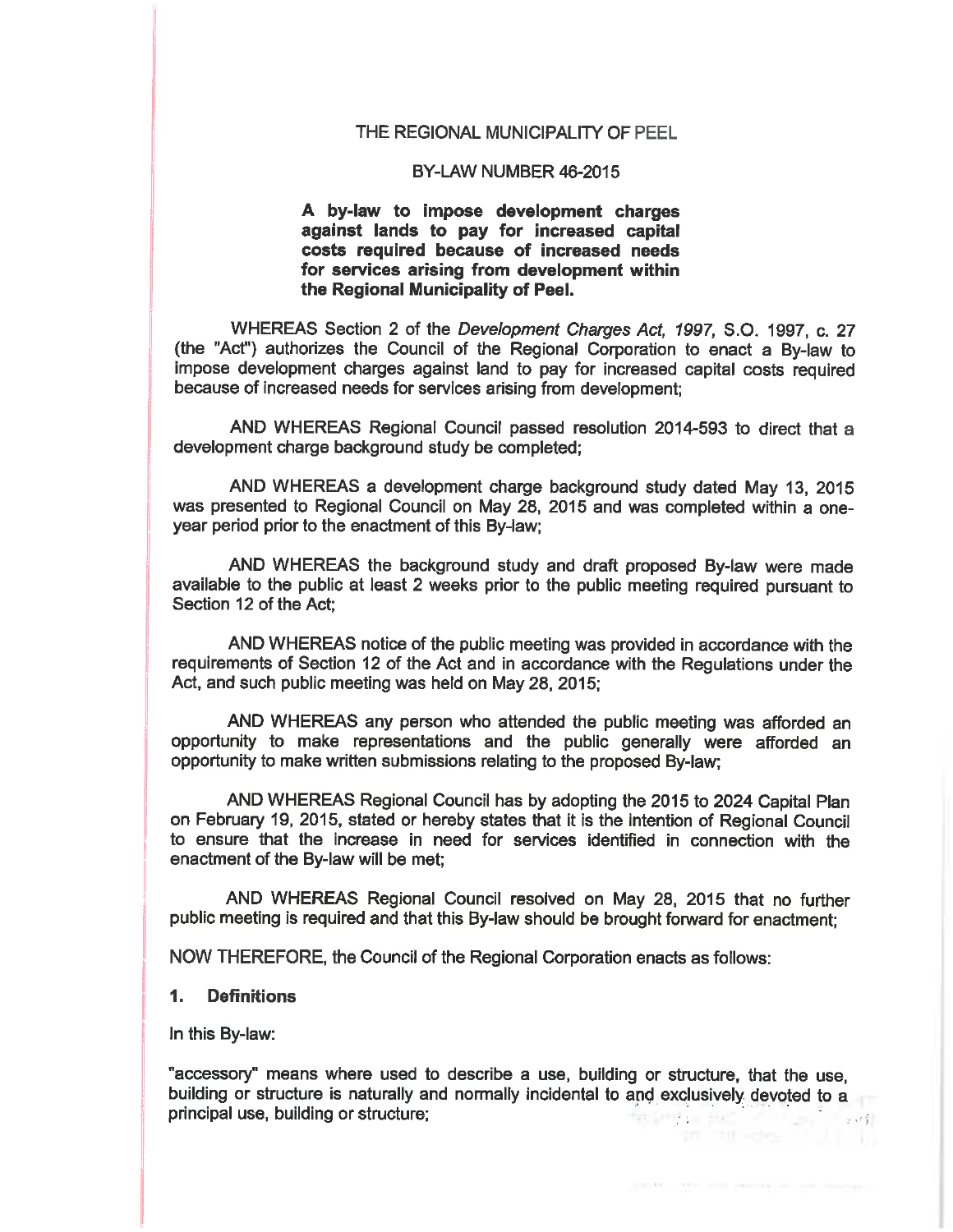"Act" means the Development Charges Act, 1997, S.O. 1997, c. 27;

"agricultural society" means an agricultural society within the meaning of Part III of the Agricultural and Horticultural Organizations Act, R.S.O. 1990, c. A.9;

"agricultural use" means a use for the purpose of animal husbandry, dairying, fallow, field crops, removal of sod, forestry, fruit farming, horticulture, market gardening, pasturage, poultry keeping and any other use customarily carried on for the purposes of a bona fide farming operation, but does not include a residential use on lands that are developed for an agricultural use;

"air supported structure" means an air supported structure as defined in the Building Code Act:

"apartment" means:

- (a) a dwelling unit in a duplex, triplex, or double duplex;
- (b) a dwelling unit in a mixed use building not exceeding three storeys in height:
- (c) a dwelling unit in a building exceeding three storeys in height where such dwelling unit is served by an enclosed principal entrance from the street level which is common to three or more other dwelling units; or
- (d) a dwelling unit in a special care/special needs facility;

"area municipality" means the City of Mississauga, the City of Brampton or the Town of Caledon:

"back-to-back townhouse" means a dwelling unit in a residential building containing four or more dwelling units separated vertically by a common wall, including a rear common wall, that do not have rear yards;

"bona fide farmer" means an individual currently actively engaged in a farm operation with a valid Farm Business Registration number in the area municipality;

"building or structure" means a building or structure occupying an area greater than 10 square metres consisting of a wall, roof and floor or any of them or a structural system serving the function thereof, including an air supported structure, mezzanine or exterior storage tank, but does not include:

- (1) a canopy as defined in the Building Code Act which has a surface area of less than 100 square metres:
- (2) an exterior storage tank where such storage tank constitutes an accessory use;
- (3) a farm building; or
- (4) a free-standing roof-like structure constructed on lands used for a gas bar or a service station:

"Building Code Act" means the Building Code Act, 1992, S.O. 1992, c. 23 and all regulations thereunder including the Ontario Building Code;

"Chief Financial Officer" means the Chief Financial Officer of the Region or the person acting in that capacity from time to time;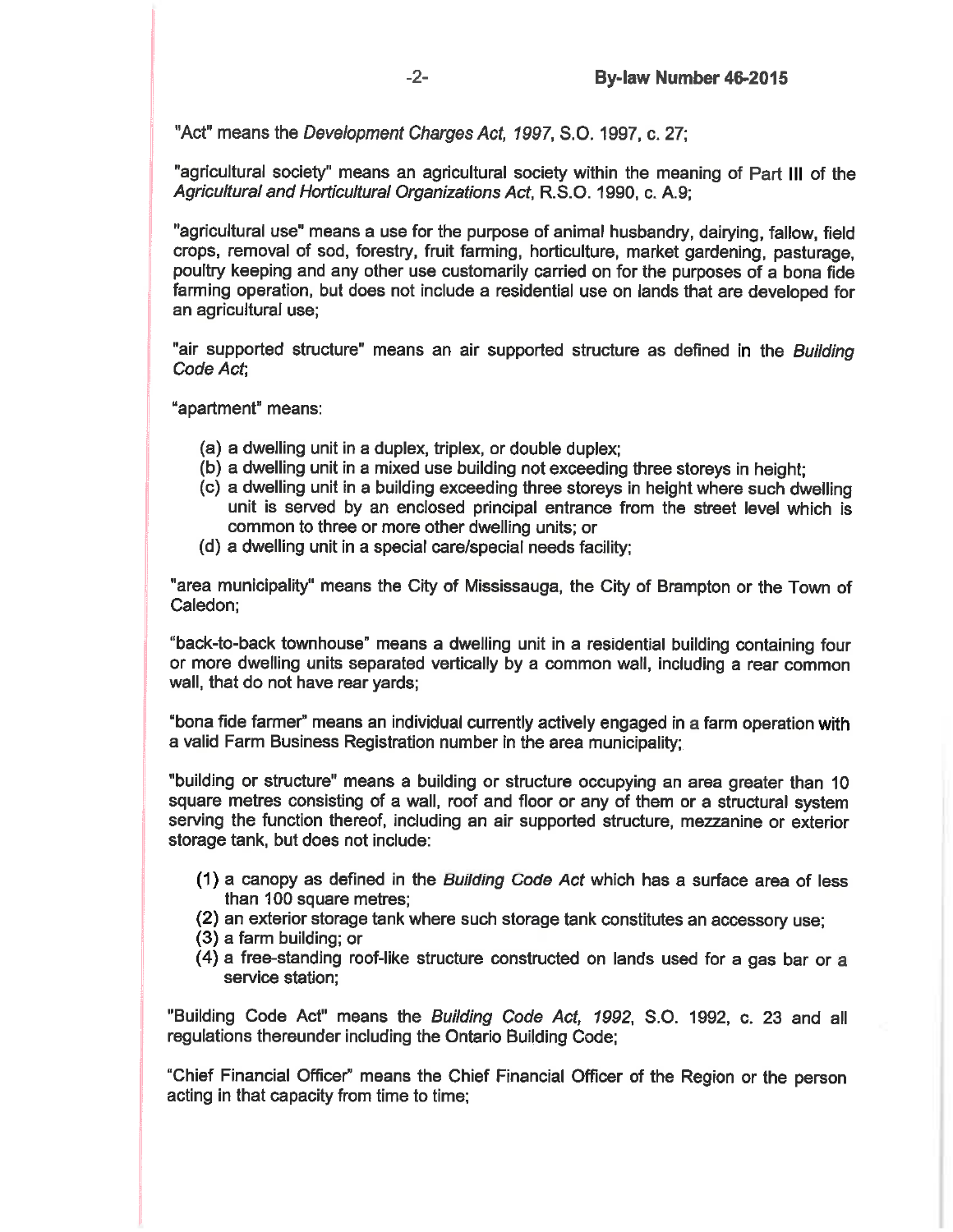"college" has the same meaning as defined in Section 171.1 of the *Education Act.* R.S.O. 1990, c. E.2;

"development" means the construction, erection or placing of one or more buildings or structures on land or the making of an addition or alteration to a building or structure that has the effect of increasing the size or usability thereof, and includes redevelopment, but does not include such actions or redevelopment in relation to a temporary building or structure as defined in this By-law:

"development charge" means a charge imposed pursuant to this By-law;

"distribution centre" means a building or structure primarily used for the storage and distribution of goods, wares, merchandise, substances, articles or things;

"district school board" has the same meaning as defined in the *Education Act*, R.S.O. 1990, c. E.2;

"double duplex" means a residential building that consists of two duplexes attached to each other;

"duplex" means a residential building that is divided horizontally into two separate dwelling units, each of which has a separate entrance either directly or through a common vestibule:

"dwelling unit" means one or more habitable rooms designed, occupied or intended to be occupied as living quarters for a single family or single household and shall, as minimum standard, contain sanitary facilities, accommodation for sleeping and a kitchen, and for the purposes of this By-law, shall be deemed to include a special care/special needs dwelling;

"existing industrial building" has the meaning prescribed for it under the Regulation:

"farm building" means a farm building as defined in the Building Code Act;

"floor" includes a paved, concrete, wooden, gravel or dirt floor;

"grade" means the average level of proposed or finished ground adjoining a building or structure at all exterior walls:

"gross floor area" means the total floor area, measured between the outside of exterior walls or between the outside of exterior walls and the centre line of party walls dividing the building from another building of all floors above the average level of finished ground adjoining the building at its exterior walls;

"hospital" has the same meaning as defined in the Public Hospitals Act. R.S.O. 1990. c.  $P.40:$ 

"industrial" means land, buildings or structures used or designed or intended for use for or in connection with manufacturing, producing or processing of raw goods, warehousing or bulk storage of goods, distribution centre, truck terminal, research or development in connection with manufacturing, producing or processing of raw goods, storage, and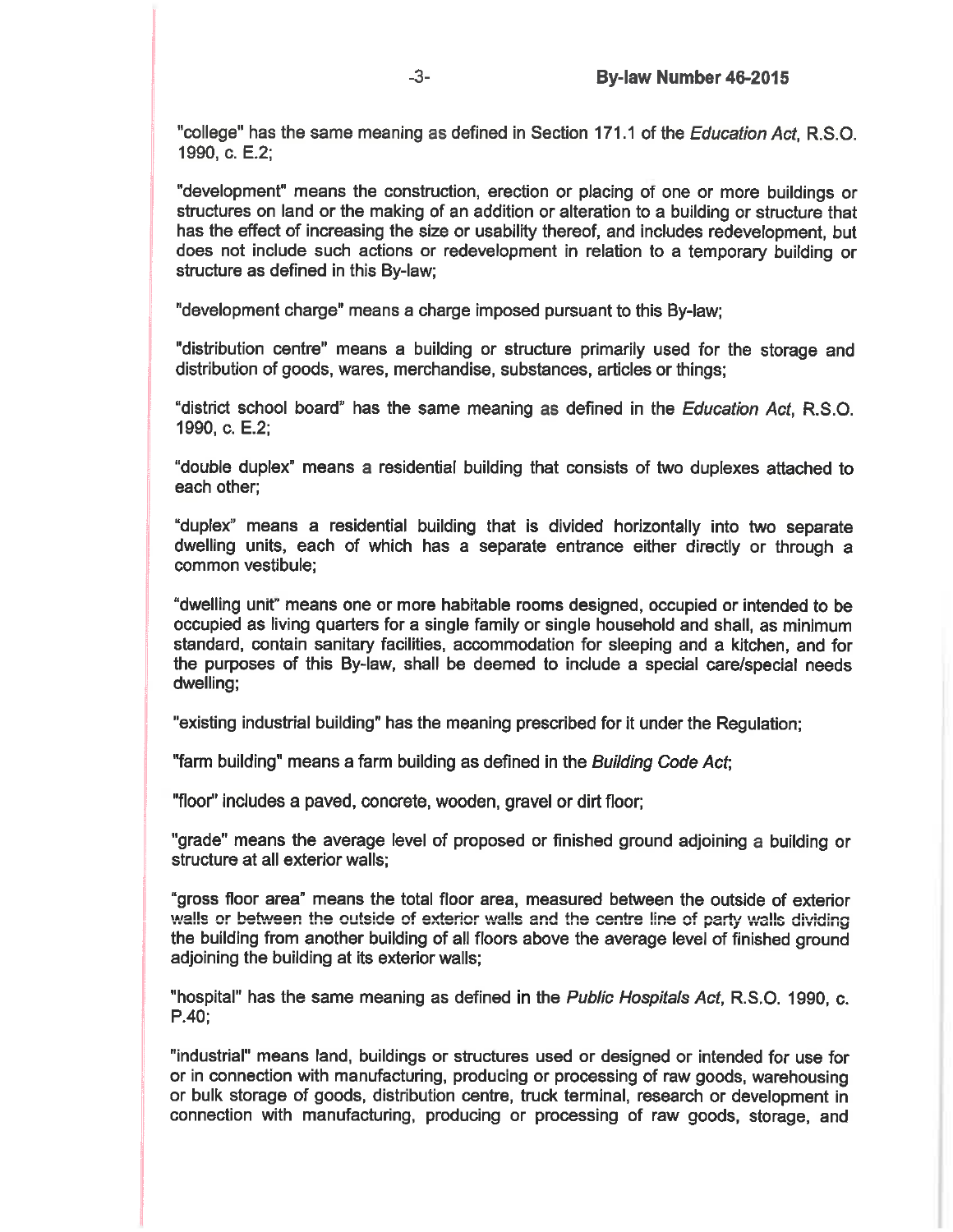includes office uses and the sale of commodities to the general public where such uses are accessory to an industrial use, but does not include a building used exclusively for office or administrative purposes unless it is attached to an industrial building or structure as defined above; and does not include a retail warehouse:

"land" means real property including any buildings, structures or other fixtures situated thereon:

"local board" means a public utility commission, transportation commission, public library board, board of park management, local Board of Health, Police Services Board, planning board or any other board, commission, committee, body or local authority established or exercising any power or authority under any general or special act with respect to any of the affairs or purposes of an area municipality or of the Region, but does not include a conservation authority established under the Conservation Authorities Act. R.S.O. 1990. c. C.27:

"mezzanine" has the same meaning as defined in the Building Code Act, 1992, S.O. 1992, c. 23:

"mixed use" means a use or intended use of the same land, building or structure for any two or more uses defined in this By-law:

"mobile temporary sales trailer" means a trailer that is designed to be made mobile, is placed without a foundation on land and is used exclusively for new residential sales, and concrete piers or sono tubes are deemed not to be foundations for the purposes of this definition:

"non-industrial use" means any use, whether actual or intended, of land, buildings or structures or parts thereof, other than residential or industrial use as those terms are defined in this section, and includes a retail warehouse and a facility for the storage of goods by members of the public for a fee;

"non-residential use" means any use, whether actual or intended, of land, buildings or structures, or parts thereof, other than for residential use as that term is defined in this section:

"on-farm diversified use" means a building or structure secondary to the principal agricultural use of the property by a bona fide farmer, including home occupations, farmbased home industries and uses that involve the production and sale of value-added agricultural products and excludes uses that involve rental or lease of commercial/industrial space;

"other residential" means a residential use that is not a single-detached residence, a semi-detached residence, an apartment, or a small unit;

"owner" means the registered owner of land, or the owner's authorized representative, who has applied for one or more of the development approvals enumerated in Subsection 4(1);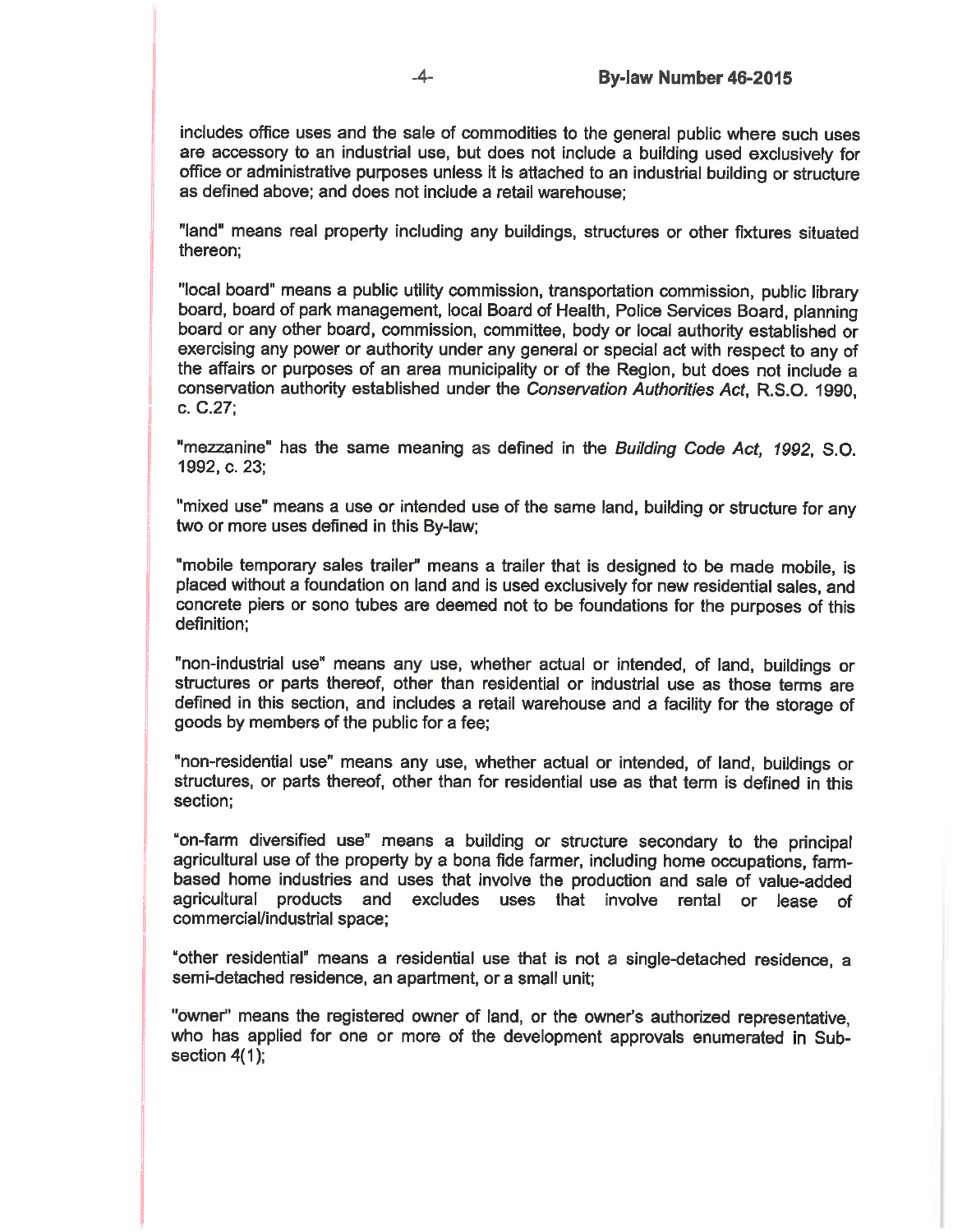"protracted" means in relation to a temporary building or structure, the continuation of its construction, erection, placement on land, alteration or addition for a continuous period exceeding eight months;

"redevelopment" means the construction, erection or placing of one or more buildings or structures on land where all or part of the building or structure has previously been demolished on such land, or the circumstance where one or more existing buildings or structures undergo a change of use:

"Region" means The Regional Municipality of Peel:

"Regional Area" means the area included within an area municipality at the time a development charge pursuant to this By-law is imposed;

"Regulation" means O. Reg. 82/98 under the Act;

"religious organization" has the same meaning as defined in the Religious Organizations' Lands Act, R.S.O. 1990, c. R.23;

"residential" means in relation to use or development, that which is designed, intended to be used or is used as living accommodation for one or more individuals;

"retail business" means the selling or offering for sale of goods or services by retail:

"semi-detached residence" means a residential building divided vertically, into two separate dwelling units, with at least 50 per cent of the above-grade area of a main wall on one side of each dwelling unit attached to or the same as a main wall on one side of the other dwelling unit;

"service" means a service designated in this By-law or under an agreement pursuant to Section 44 of the Act:

"single detached residence" means a residential building which contains a single dwelling unit, that is not attached to other buildings;

"small residential unit" means any dwelling unit having a total floor area less than or equal to 750 sq. ft.;

"special care/special needs facility" means a building intended for residential use containing more than three dwelling units, which units have a common enclosed entrance from street level, where the occupants have the right to use in common halls, stairs, yards, common rooms and accessory buildings, which units may or may not have exclusive sanitary and/or culinary facilities and are designed to accommodate individuals with special needs, including independent long-term living arrangements, where support for services such as meal preparation, grocery shopping, laundry, housekeeping, nursing, respite care and attendant services are provided at various levels, and includes retirement homes and nursing homes;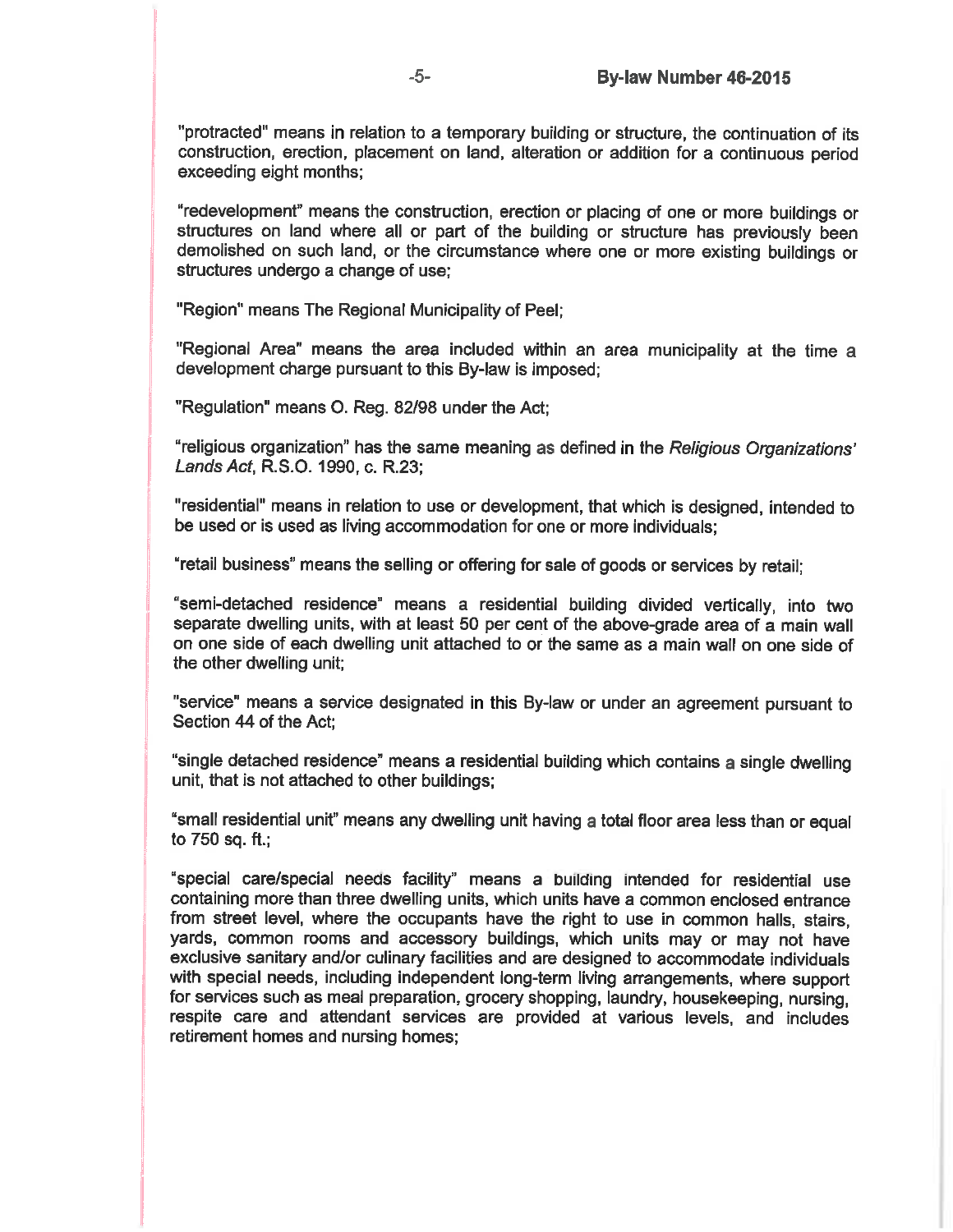"stacked townhouse" means a dwelling unit that is not an apartment in a residential building containing more than four dwelling units where each dwelling unit is separated horizontally from at least one other dwelling unit and vertically by at least one other dwelling unit by a common wall:

"temporary building or structure" means a building or structure constructed, erected or placed on land for a continuous period not exceeding eight months, or an addition or alteration to a building or structure that has the effect of increasing the usability thereof for a continuous period not exceeding eight months;

"total floor area" means the total of the areas of the floors in a building or structure. whether at, above or below grade measured between the exterior faces of the exterior walls of the building or structure or from the center line of a common wall separating two uses, or from the outside edge of a floor where the outside edge of the floor does not meet an exterior or common wall: and

- (a) includes the floor area of a mezzanine and air-supported structure and the space occupied by interior walls and partitions;
- (b) excludes any parts of the building or structure used for mechanical equipment related to the operation or maintenance of the building or structure, stairwells, elevators, washrooms, and the parking of vehicles;
- (c) where a building or structure does not have any walls, the total floor area shall be the sum total of the area of land directly beneath the roof of the building or structure and the total areas of the floors in the building or structure; and
- (d) excludes the area of any self-contained structural shelf and rack storage facility permitted by the Building Code Act.

"townhouse" means a dwelling unit in a building which consists of more than two attached dwelling units, which are divided vertically above grade by a party wall at least five metres in length and at least two metres in height, and having a yard abutting at least two exterior walls of each dwelling unit, and includes stacked townhouses and back-to-back townhouses:

"triplex" means a building or structure that is divided horizontally into three separate dwelling units, at least two of which have a separate entrance through a common vestibule;

"truck terminal" means a building, structure or place where, for the purposes of a common carrier, trucks or transports are rented, leased, kept for hire, or stored, or parked for remuneration or from which trucks or transports are dispatched;

"university" has the same meaning as defined in Section 171.1 of the Education Act, R.S.O. 1990, c. E.2;

"use" means the use of land, a building or a structure.

## 2. Provisions Required Under Section 6 of the Act

(1) This By-law applies to the whole of the Regional Area and outside the Regional Area with respect to services of the Region that are provided outside of the Regional Area.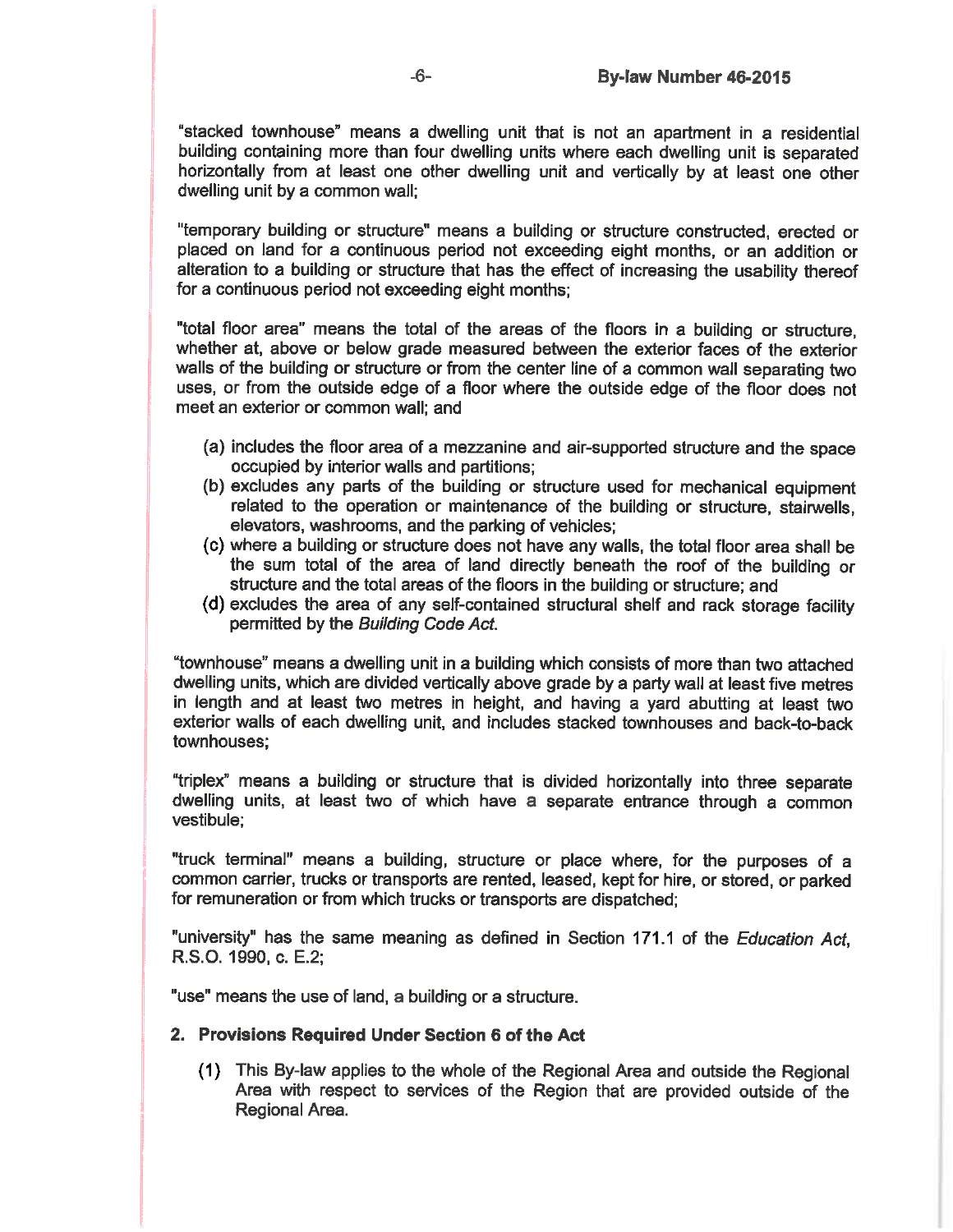- (2) The rules developed under paragraph 9 of Sub-section 5(1) of the Act for determining if a development charge is payable in any particular case, and for determining the amount of the charge, are set forth in Sections 4 through 12 of this By-law.
- (3) How the rules referred to in Sub-section 2(2) apply to the re-development of land is set forth in Sections 1 ("development") and 10 of this By-law.
- (4) The express statement indicating how the rules provide for exemptions and for indexing of development charges are set forth in Sections 8, 9, 11 and 12 of this By-law.

## 3. Designation of Services

- (1) The services for which development charges are imposed under this By-law are as follows:
	- a) roads;
	- b) wastewater;
	- c) water supply;
	- d) police;
	- e) long term care;
	- f) transhelp (transit for the disabled);
	- g) management and provision of social housing;
	- h) provision of domiciliary shelters;
	- i) paramedics:
	- j) growth studies;
- (2) Components of the development charges for services designated in Sub-section (1) are described in Schedules A, B(1) and B(2) to this By-law.

## 4. Development Charges Imposed

- Development charges are imposed against lands that are developed for a use  $(1)$ other than an agricultural use if the development requires:
	- the passing of a By-law or of an amendment to a zoning By-law under a) l Section 34 of the Planning Act;
	- the approval of a minor variance under Section 45 of the Planning Act; b)
	- a conveyance of land to which a By-law passed under Sub-section 50(7) c) of the Planning Act applies:
	- $d)$ the approval of a plan of subdivision under Section 51 of the Planning Act;
	- a consent under Section 53 of the Planning Act;  $e)$
	- the approval of a description under Section 50 of the Condominium Act or f). under Section 9 of the Condominium Act, 1998; or
	- the issuing of a permit under the Building Code Act, 1992 in relation to a g) building or structure.
- No more than one development charge for each action described in Sub- $(2)$ section 4(1) shall be imposed pursuant to this By-law upon any land to which this By-law applies even though two or more of the actions described in Subsection 4(1) are required for the land to be developed.

 $-7-$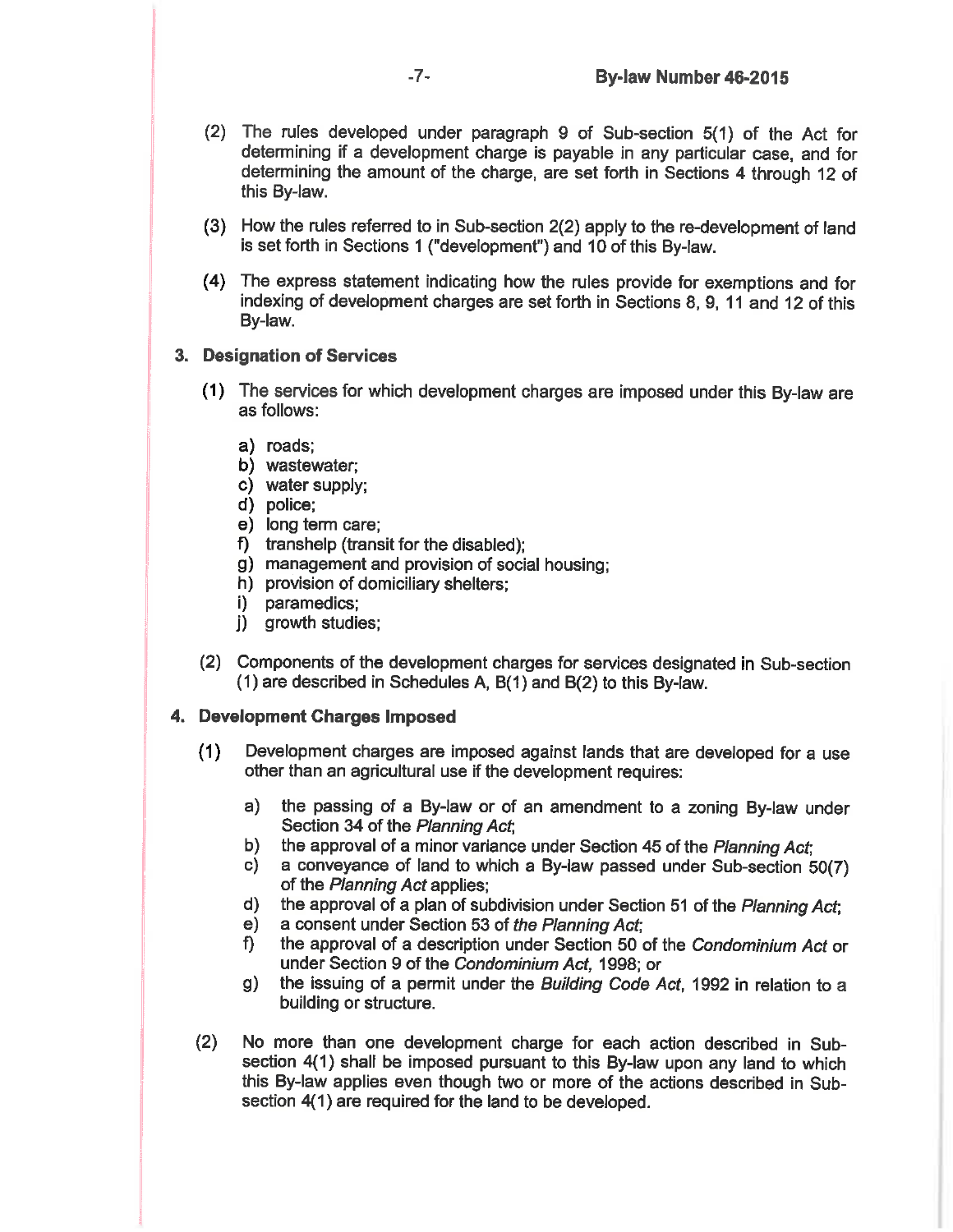Despite Sub-section 4(2), and subject to this By-law and to Section 4 of the Act,  $(3)$ if two or more of the actions described in Sub-section 4(1) occur at different times, additional development charges shall be imposed in respect of any increased or additional development permitted by such action, at the time that such action occurs.

## 5. Calculation of Development Charges

- (1) The development charge with respect to a development shall be calculated as follows:
	- a) in the case of residential development, or the residential portion of a mixed use development, based upon the number and type of dwelling units; or
	- b) in the case of non-residential development, or the non-residential portion of a mixed use development, based upon the total floor area of such development.
- (2) Amount of Charge Residential

The development charges described in Schedule A to this By-law are imposed on land developed for residential uses including dwelling units accessory to a non-residential use and, in the case of a mixed use building or structure, on the residential component of the mixed use building or structure, according to the type of residential use.

## (3) Amount of Charge - Industrial

The development charges described in the second column of each table in Schedule B(1) to this By-law are imposed on land developed for industrial uses and, in the case of a mixed use building or structure, on the industrial component of the mixed use, and are calculated with respect to each of the services according to the total floor area of the industrial use.

### (4) Amount of Charge - Non-Residential - Non-Industrial

The development charges described in the second column of each table in Schedule B(2) to this By-law are imposed on land developed for non-residential non-industrial uses and, in the case of a mixed use building or structure, on the non-residential - non-industrial component of the mixed use, and are calculated with respect to each of the services according to the total floor area of the nonresidential - non-industrial use.

(5) Amount of Charge - Reduction Where Water or Wastewater Services Are Not Available or Not Approved for Construction Within Two Years If either water or wastewater services or both are not available adjacent to any land within the Regional Area at the time a building permit is issued in respect of such land, and Regional Council has not at that time approved in principle the construction within the two years next following the year in which the building permit is issued of either water or wastewater services or both adjacent to such land, the development charge otherwise payable in respect of development on such land shall be reduced in an amount equal to the portion of the charge attributed to each such unavailable and unapproved service in the Schedules to this By-law.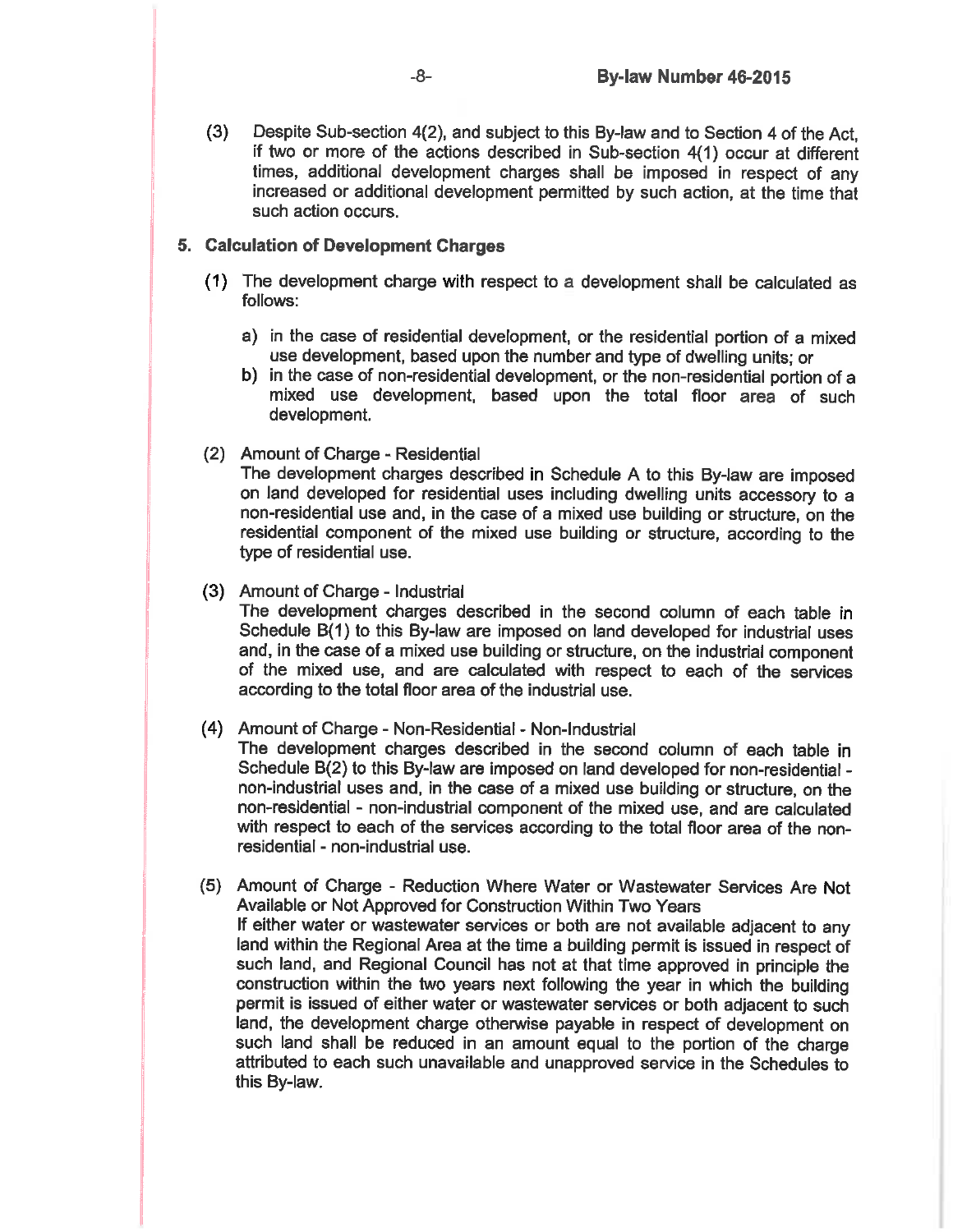(6) It is not necessary that the amount of the development charge for a particular development be limited to the increase in capital costs, if any, that are attributable to that particular development.

## 6. Timing of Payment

- (1) The development charges imposed under this By-law shall be payable on the date that a permit under the Building Code Act is issued in relation to a building or a structure on the land to which the development charge applies.
- (2) Notwithstanding Sub-section  $6(1)$ , in the case of residential development that is not an apartment, the water services, wastewater services and roads services components of the development charges under this By-law shall be payable with respect to an approval of a plan of subdivision under Section 51 of the Planning Act or a consent under Section 53 of the Planning Act at the time of execution of the subdivision agreement or an agreement entered into as a condition of a consent.
- (3) If at the time of issuance of a building permit or permits for any residential development for which payments have been made pursuant to Sub-section 6(2). the total number and/or type of dwelling units for which building permits have been and are being issued is greater than that used for the calculation and payment referred to in Sub-section 6(2), an additional payment shall be required and shall be calculated by multiplying the applicable development charges for those services shown in Schedule "A" to this By-law, as may be appropriate, subject to the adjustments in Section 9 of this By-law, by the difference between the number and type of dwelling units for which building permits have been and are being issued and the number and type of dwelling units for which payments have been made pursuant to Sub-section 6(2) and this Sub-section.
- (4) If following the issuance of all building permits for all development in a subdivision and for all development in a block within that subdivision that had been intended for future development and for which payments have been made pursuant to Sub-section 6(2) and Sub-section 5(2), the total number and/or type of dwelling units for which building permits have been issued is less than that used for the calculation and payment referred to in Sub-section 6(2), a refund shall become payable by the Region to the person who originally made the payment referred to in Sub-section 6(2), which refund shall be calculated by multiplying the amounts of the development charges in effect at the time such payments were made by the difference between the number and type of dwelling units for which payments were made pursuant to Sub-section 6(2) and the number and type of dwelling units for which building permits were issued.
- $(5)$  Sub-sections 6(3) and 6(4) shall apply with necessary modifications to a development for which development charges have been paid pursuant to a condition of consent or pursuant to an agreement respecting same.
- (6) Any refunds payable pursuant to Sub-sections  $6(4)$  or  $6(5)$  shall be calculated and paid without interest.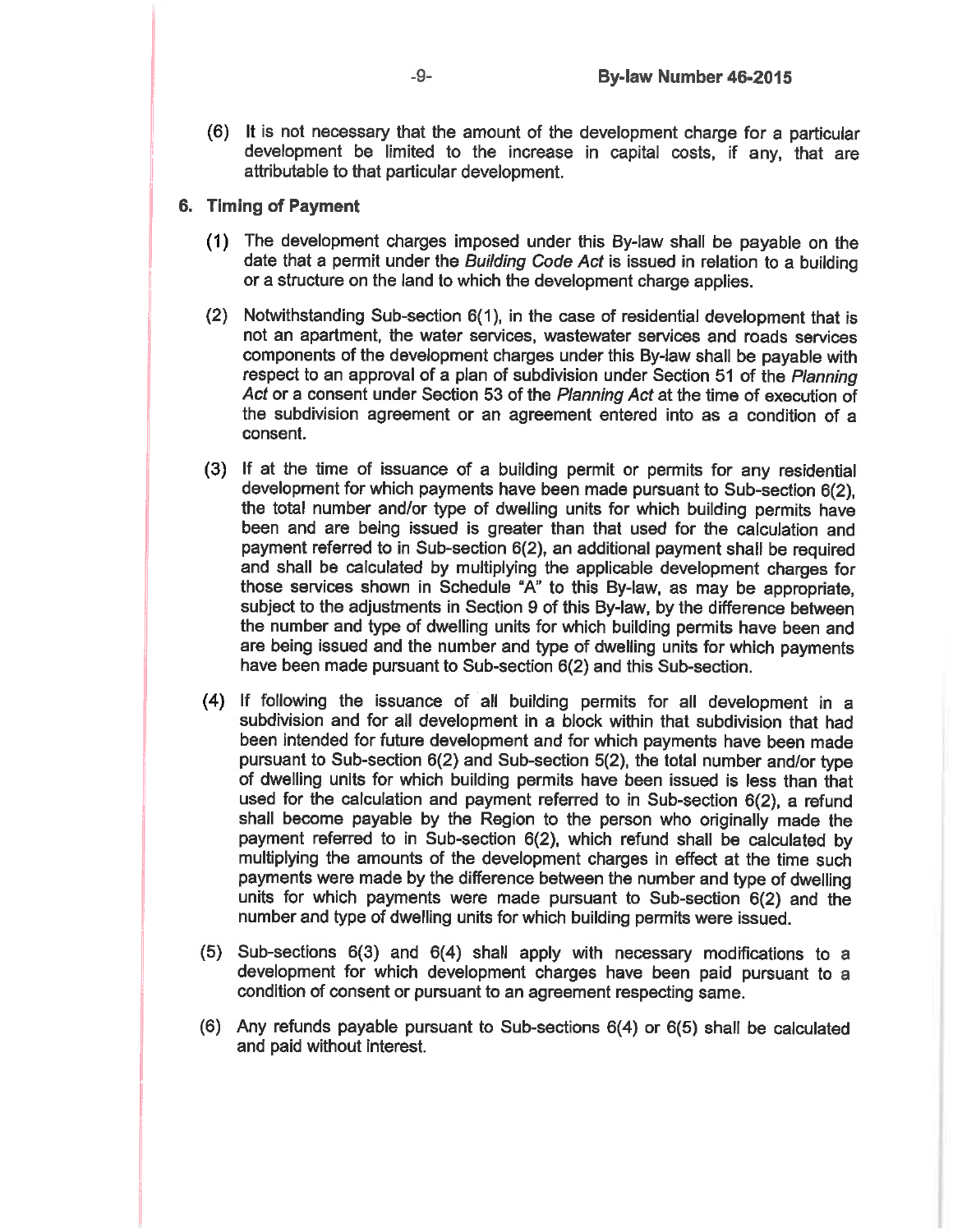- (7) Notwithstanding any other provision of this By-law, the Region may, in accordance with Section 27 of the Act, enter into an agreement with a person who is required to pay a development charge providing for all or any part of a development charge to be paid before or after it would otherwise be payable.
- (8) Where a development charge applies to land in relation to which a building permit is required, no building permit shall be issued until the development charge has been paid in full.
- (9) Where a development requires an approval described in Section 4 of this By-law after the issuance of a building permit and no development charge was paid at the time of issuance of the building permit, the development charge shall be paid prior to the granting of the approval required under Section 4.
- (10) Without limiting the authority of the Region to enter into any other agreement, the Region's Chief Financial Officer is hereby authorized to enter into agreements providing for the payment of all or any part of a non-residential - non-industrial development charge before or after it would otherwise be payable, pursuant to Section 27 of the Act, provided that the following conditions are met:
	- a) security is provided in an amount and having form and content that is satisfactory to the Chief Financial Officer, to be realized or drawn upon in the event that the owner does not pay the charge;
	- the agreement contains provisions to index the development charges b) payable by the semi-annual Development Charges rate adjustment under Section 9;
	- the period of the deferral does not exceed four years commencing from the  $\mathbf{c}$ ) signing of the agreement; and
	- d) a non-refundable administration fee of \$500 is paid by the person requesting the agreement to cover costs associated with preparing and monitoring the agreement.
- (11) Without limiting the authority of the Region to enter into any other agreement, the Region's Chief Financial Officer is hereby authorized to enter into agreements providing for the payment of all or any part of an industrial development charge before or after it would otherwise be payable, pursuant to Section 27 of the Act.
- (12) In any agreement made under Sub-section 6(11) of this By-law, the Chief Financial Officer may in his or her discretion require that the owner provide to the Region, or to the Treasurer of the lower tier municipality in which the lands are located, security in an amount and having a form and content satisfactory to the Chief Financial Officer, and to maintain and supplement such security as required, to be drawn upon in the event that there is a change in the use of the building or structure from an industrial use to a non-residential - non-industrial use within such period of time as is provided for in the agreement referred to in Sub-section 6(11) of this By-law.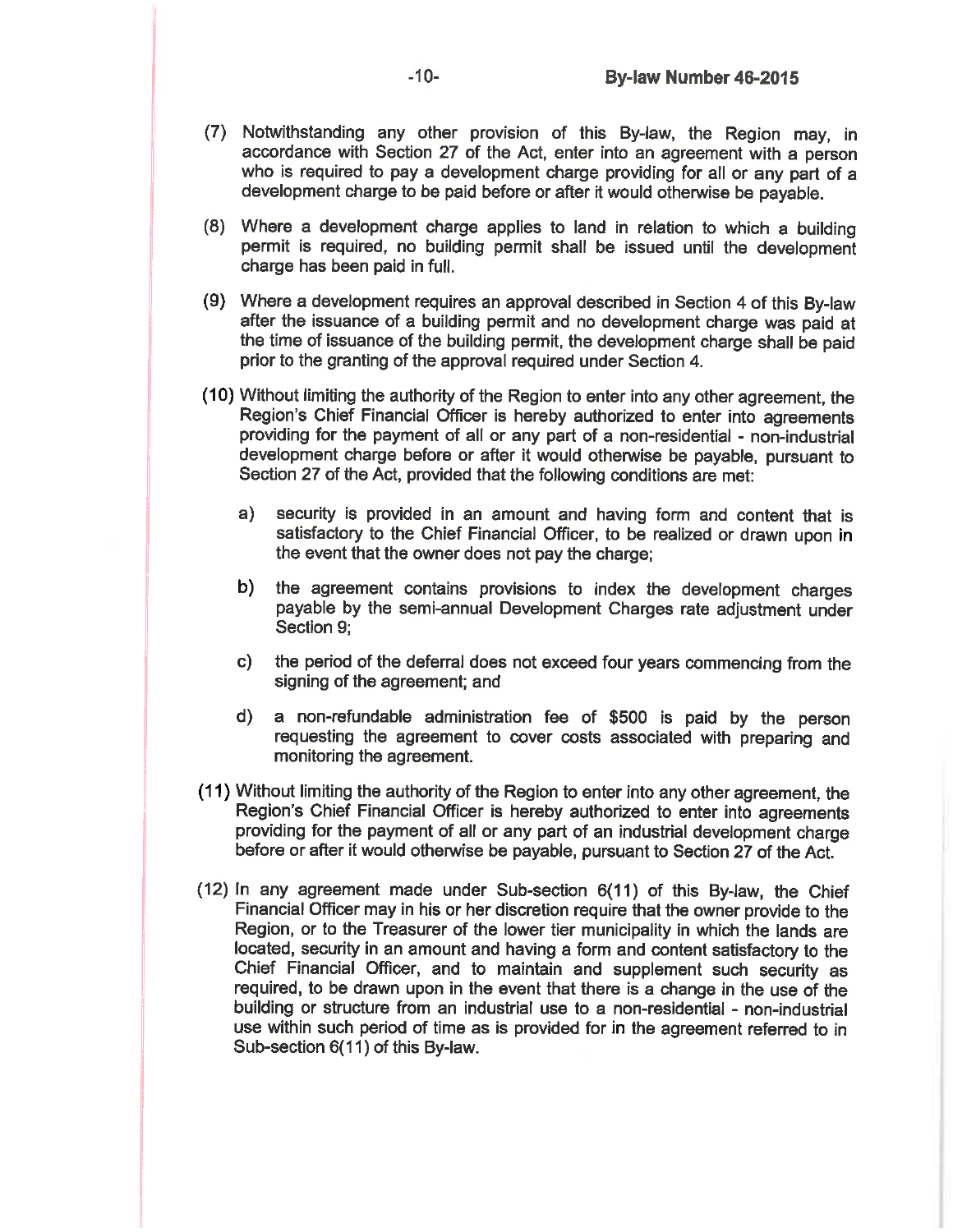$(13)$  Any security provided pursuant to Sub-section  $6(12)$  may be drawn upon to secure the payment of any increased development charge required as a result of a change in the use of the building or structure.

## 7. Undetermined Uses

- (1) If at the time a building permit is issued, the use of a non-residential building or structure has not been determined as between industrial or non-residential - nonindustrial, the owner, at the Region's discretion, may be permitted to pay development charges in an amount equal to the lowest rate among the candidate uses, provided that the owner shall also submit, maintain, and if required supplement a non-revocable letter of credit, or other form of security, in an amount and upon terms satisfactory to the Chief Financial Officer, to be realized upon by the Region in the event that the building or structure is later determined by the Region to have a use that attracts a higher applicable development charge rate.
- (2) Where the Region requires the payment of development charges at the nonresidential - non-industrial rate in accordance with the Schedule B(2) rate under Sub-section 7(1), the amount payable shall be the amount calculated at the rate or rates in effect at the later of the date of issuance of the building permit and the date that the payment of the development charges is received.
- (3) Where the Region determines that the building or structure is an industrial use. the security provided to the Region pursuant to Sub-section 7(1) of this By-law shall be refunded or returned to the owner to the extent such security is not required under Sub-sections 7(1) and 7(2).
- (4) The security provided to the Region pursuant to Sub-section 7(1) of this By-law, shall be increased annually forthwith upon demand by the Region to ensure that the security is adequate to satisfy the owner's potential liability for development charges pursuant to Sub-sections 7(1) and 7(2).

## 8. Temporary Buildings or Structures

- (1) No development charge is imposed under this By-law in respect of a temporary building or structure so long as its status as a temporary building or structure is maintained in accordance with the provisions of this By-law.
- (2) Upon application being made for the issuance of a permit under the Building Code Act in relation to a temporary building or structure on land to which a development charge applies, the Chief Financial Officer may require that the owner enter into an agreement providing for the payment of all or any part of the development charge before or after it would otherwise be payable, pursuant to Section 27 of the Act which agreement may provide that the owner submit security satisfactory to the Chief Financial Officer, to be realized upon in the event that the temporary building or structure becomes protracted and development charges thereby become payable.
- (3) In the event that a temporary building or structure becomes protracted, it shall be deemed not to be, nor ever to have been, a temporary building or structure and.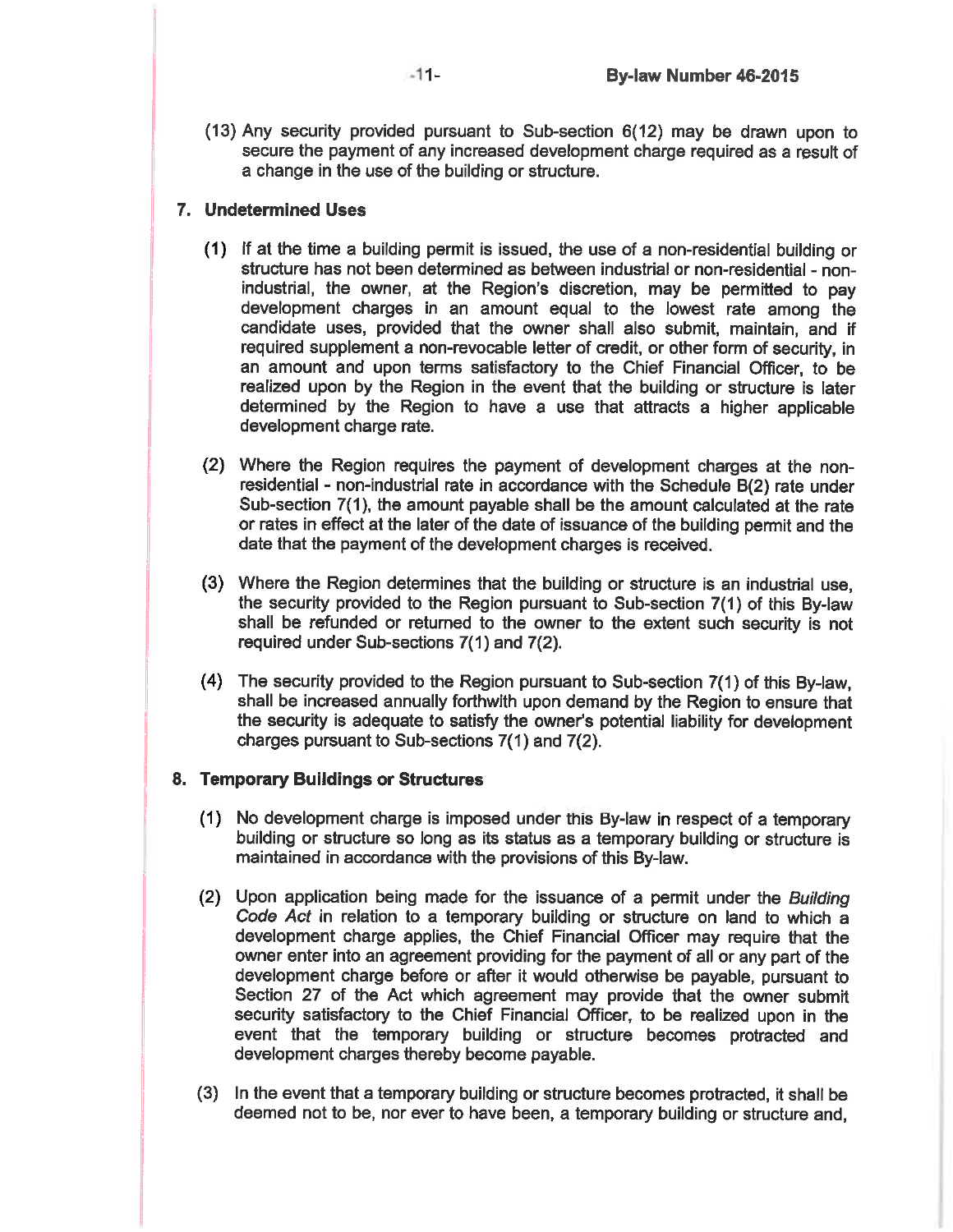subject to any agreement pursuant to Sub-section 6(10) of this By-law. development charges under this By-law shall become payable forthwith.

## 9. Indexing

The development charges as set out in the schedules to this By-law shall be adjusted without amendment to this By-law semi-annually on February 1st and August 1st in each year, commencing February 1st, 2016, in accordance with the Statistics Canada Quarterly, Non-Residential Building Construction Price Index (CANSIM Table 327-0043) with the base index value being that in effect on August 1, 2015.

## 10. Redevelopment

- (1) The rules applicable to development under this By-law are also applicable to redevelopment, subject to Sub-section 10(2) of this By-law.
- (2) Notwithstanding any other provision of this By-law, where, as a result of the redevelopment of land, a building or structure existing on the same land prior to the date of payment of development charges in respect of the redevelopment. has been demolished or converted to another use in whole or in part on or after November 6, 1991, the development charges otherwise payable with respect to the redevelopment shall be reduced by the aggregate of the following amounts:
	- a) where an industrial use is being redeveloped: an amount calculated by multiplying the development charge under Sub-section 5(3) respectively by the industrial total floor area that has been demolished or converted to another use:
	- b) where a non-residential non-industrial use is being redeveloped: an amount calculated by multiplying the development charge under Subsection 5(4) by the non-residential - non-industrial total floor area that has been demolished or converted to another use;
	- c) where a residential use is being redeveloped for a residential use; an amount calculated by multiplying the development charge under Subsection 5(2) by the number, according to type of dwelling units that have been demolished or converted to another use;
	- d) where a residential use is being redeveloped for a non-residential use: an amount calculated by multiplying that part of the development charge under Sub-section 5(2) and Schedule A which is attributable to water supply. wastewater, regional roads, growth studies and police services by the number, according to type, of dwelling units that have been demolished or converted to another use: and
	- e) where the development would have been exempt prior to the redevelopment or change of use, no credit shall be allowed;

provided that evidence satisfactory to the Chief Financial Officer is provided as to the total floor area or type and number of dwelling units that have been demolished or converted to another use and provided the amount of any credit hereunder shall not exceed, in total or in the aggregate, the amount of the development charges otherwise payable with respect to the redevelopment.

## 11. Exemptions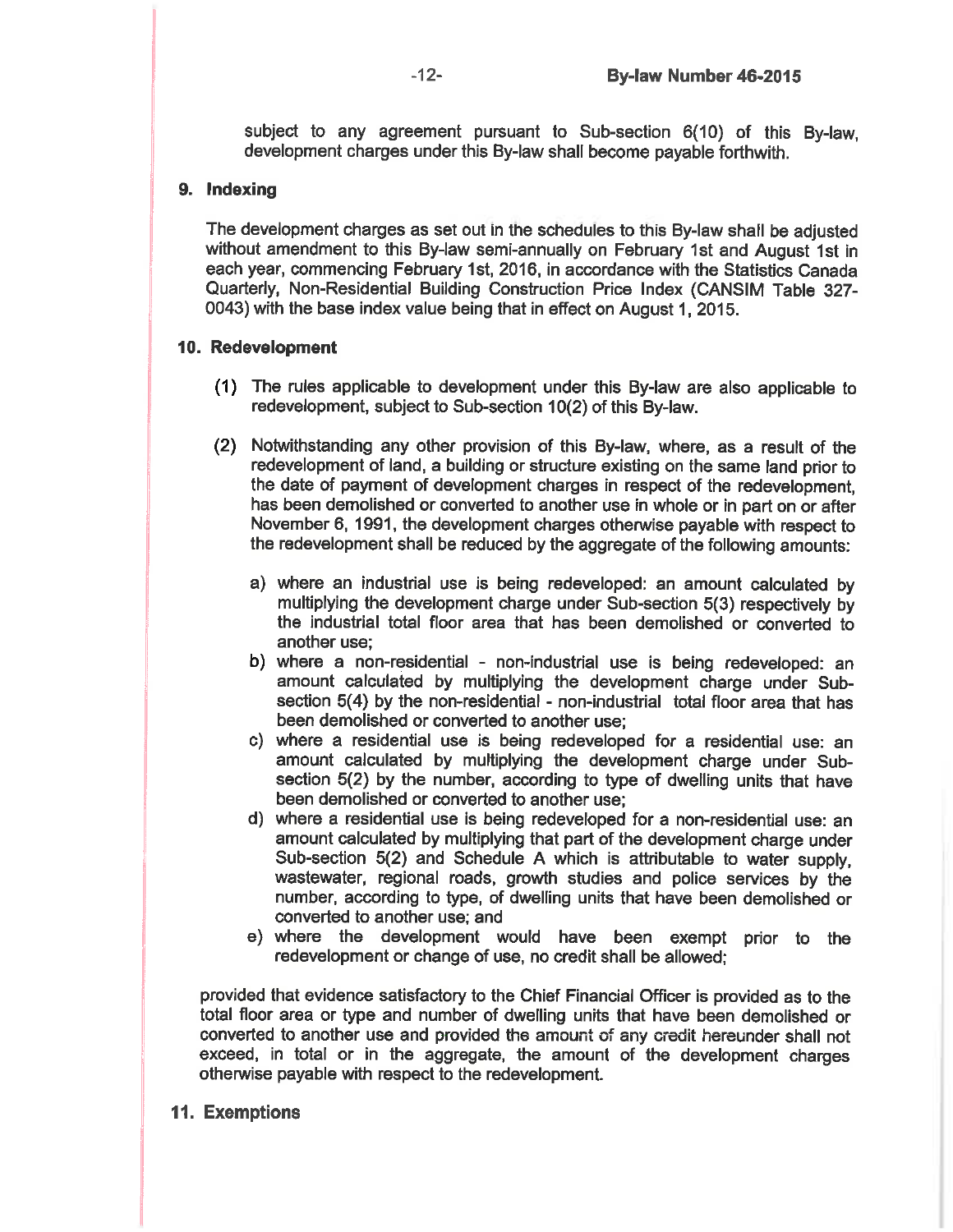- (1) Despite any other provision of this By-law, no development charge is imposed under this By-law respecting:
	- a) land used as a hospital:
	- b) land owned by and used only for the purposes of the Region, the area municipalities or local boards;
	- c) land owned by a district school board and used only for district school board purposes:
	- d) land owned by a college or university and used only for the purposes of a college or university;
	- e) that portion of a building or structure, limited to not more than one room. owned by a religious organization which is reserved for the conduct of group worship, services or rites;
	- f) land owned by an agricultural society and used only for the purposes of an agricultural society;
	- g) the development of land by the installation of a mobile temporary sales trailer.
- (2) No development charge is imposed under this By-law in respect of land developed for an agriculture use including on-farm diversified use.

#### 12. Industrial and Residential Intensification Exemptions

- (1) Despite any other provision of this By-law the terms "existing industrial building" and "floor area" shall, for the purpose of the interpretation of this By-law in connection with Section 4 of the Act (exemption for the enlargement of the gross floor area of an existing industrial building), have the meanings defined for them in the Regulation.
- (2) For the purpose of interpreting the definition of "existing industrial building" contained in the Regulation, regard shall be had for the classification of the lands in question pursuant to the Assessment Act and in particular:
	- a) whether the lands fall within a tax class such that taxes on the lands are payable at the industrial tax rate;
	- b) whether more than 50 percent of the gross floor area of the building or structure has an industrial property code for assessment purposes.
- (3) Subject to Sub-section 12(2)(b), distribution centres, warehousing, the bulk storage of goods and truck terminals shall be considered industrial uses.
- (4) For the purpose of the application of Section 4 of the Act to the operation of this By-law:
	- a) the gross floor area of an existing industrial building shall be calculated as it existed prior to the first enlargement in respect of that building for which an exemption under Section 4 of the Act is sought; and
	- b) the enlargement of the gross floor area of the existing building:
		- i) shall be attached to the existing industrial building;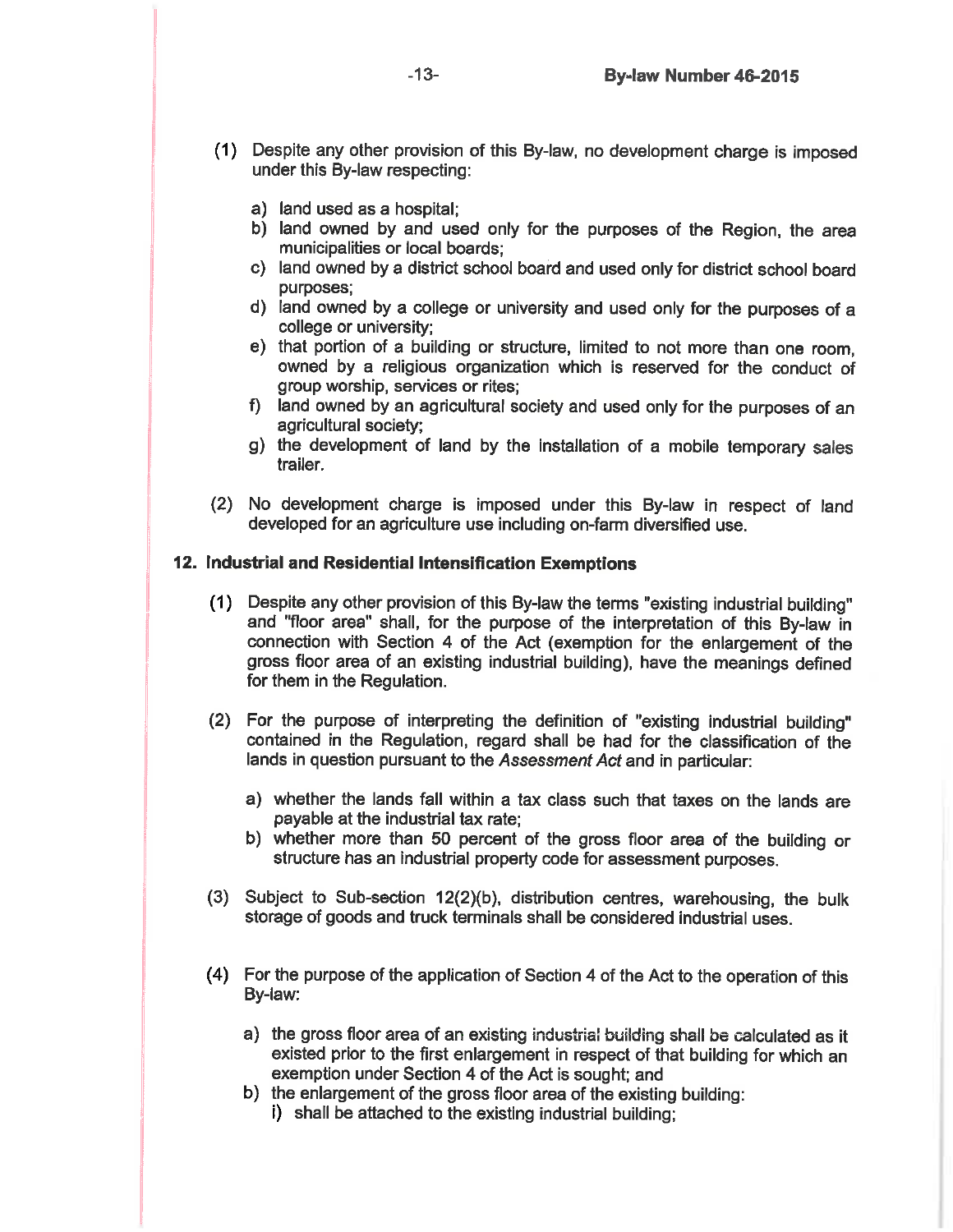- ii) shall not be attached to the existing industrial building by means only of any one or more tunnel, bridge, canopy, corridor or other passageway. shared below grade connection, foundation, footing or parking facility;
- iii) shall have an industrial use as set out in this By-law; and
- iv) shall otherwise qualify as a bona fide increase in the size of the existing building.
- (5) This By-law does not apply with respect to approvals related to the residential development of land, buildings or structures that would have the effect only:
	- a) of permitting the enlargement of an existing dwelling unit:
	- b) of creating one or two additional dwelling units in an existing single detached residence:
	- c) of creating one additional dwelling unit in an existing semi-detached residence: or
	- d) of creating one additional dwelling unit in any other existing residential building.

provided that the combined total additional floor area of all additionally created dwelling units does not exceed the floor area of the existing detached or semidetached residence, or of the smallest existing dwelling unit in the case of any other residential building.

## **13. Schedules**

The following schedules to this By-law are hereby enacted and form an integral part of this By-law:

| Schedule A    | - Development Charge Rates - Residential                      |
|---------------|---------------------------------------------------------------|
| Schedule B(1) | - Development Charge Rates - Industrial                       |
| Schedule B(2) | - Development Charge Rates - Non-Residential - Non-Industrial |

### 14. By-law Registration

A certified copy of this By-law may be registered in the By-law register in the Land Registry Office against any or all lands in the Regional area and may be registered against title to any land to which this By-law applies.

### 15. Date in Force

Regional By-law 79-2012 is repealed on October 5, 2015 and this By-law comes into force and effect on October 5, 2015 save and except for Sub-sections 6(2), 6(3), 6(4), 6(5) and 6(6) of this By-law which shall come into force on February 1, 2016.

### 16. Interpretation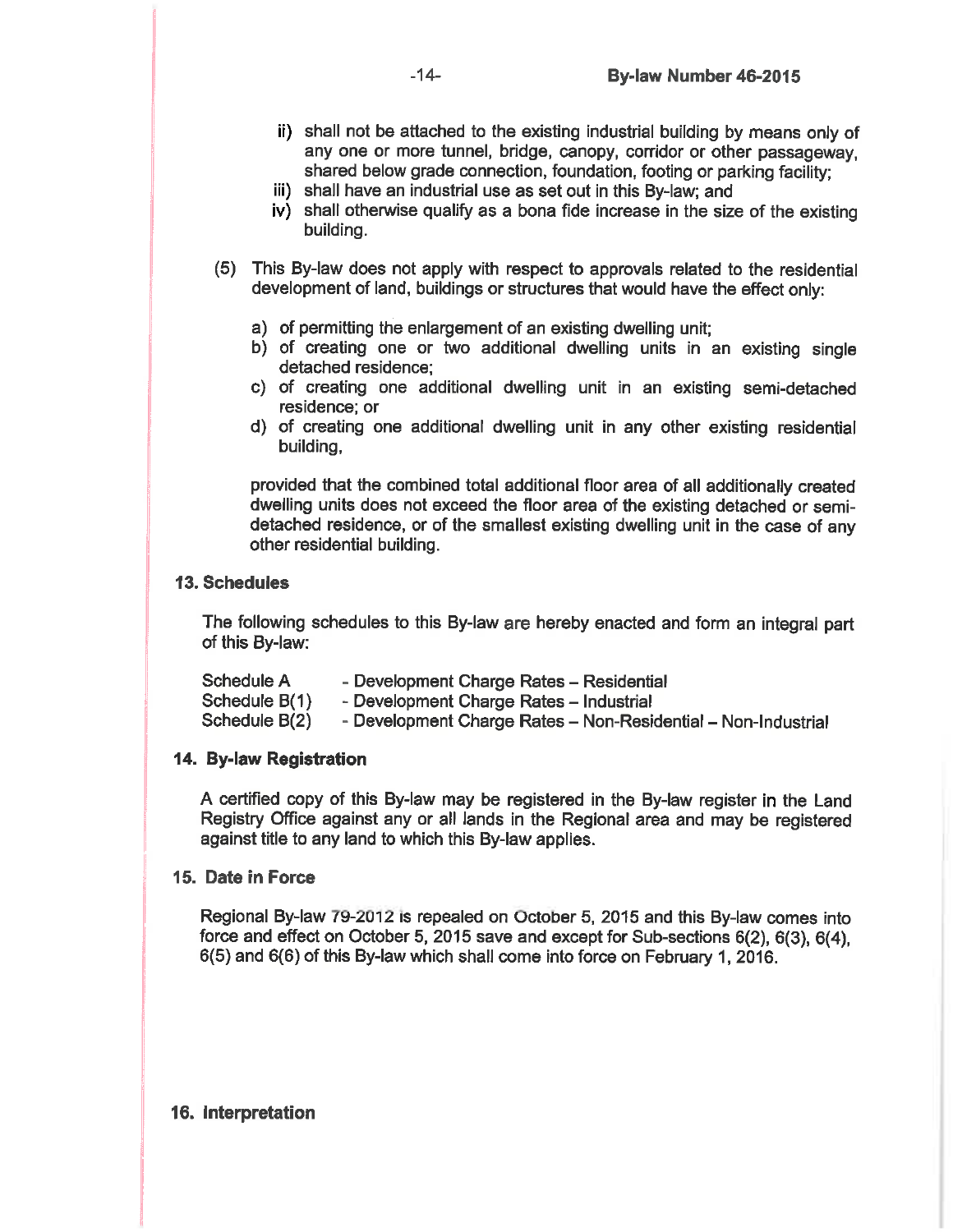- (1) All words defined in the Act or the Regulation have the same meaning in this By-law as they have in the Act or the Regulation unless they are defined differently in this By-law.
- (2) All references to the provisions of any statute or regulation or to the Ontario Building Code contained in this By-law shall also refer to the same or similar provisions in the statute or regulation or code as amended, replaced, revised or consolidated from time to time.

## 17. Severability

If for any reason any provision, section, sub-section or paragraph of this By-law is held invalid, it is hereby declared to be the intention of Council that all the remainder of this By-law shall continue in full force and effect until repealed, re-enacted or amended.

### 18. Short Title

This By-law may be referred to as the Region of Peel Development Charges By-law, 2015.

READ THREE TIMES AND PASSED IN OPEN COUNCIL this 10<sup>th</sup> day of September, 2015.

**Regional Clerk** 

**Regional Chair**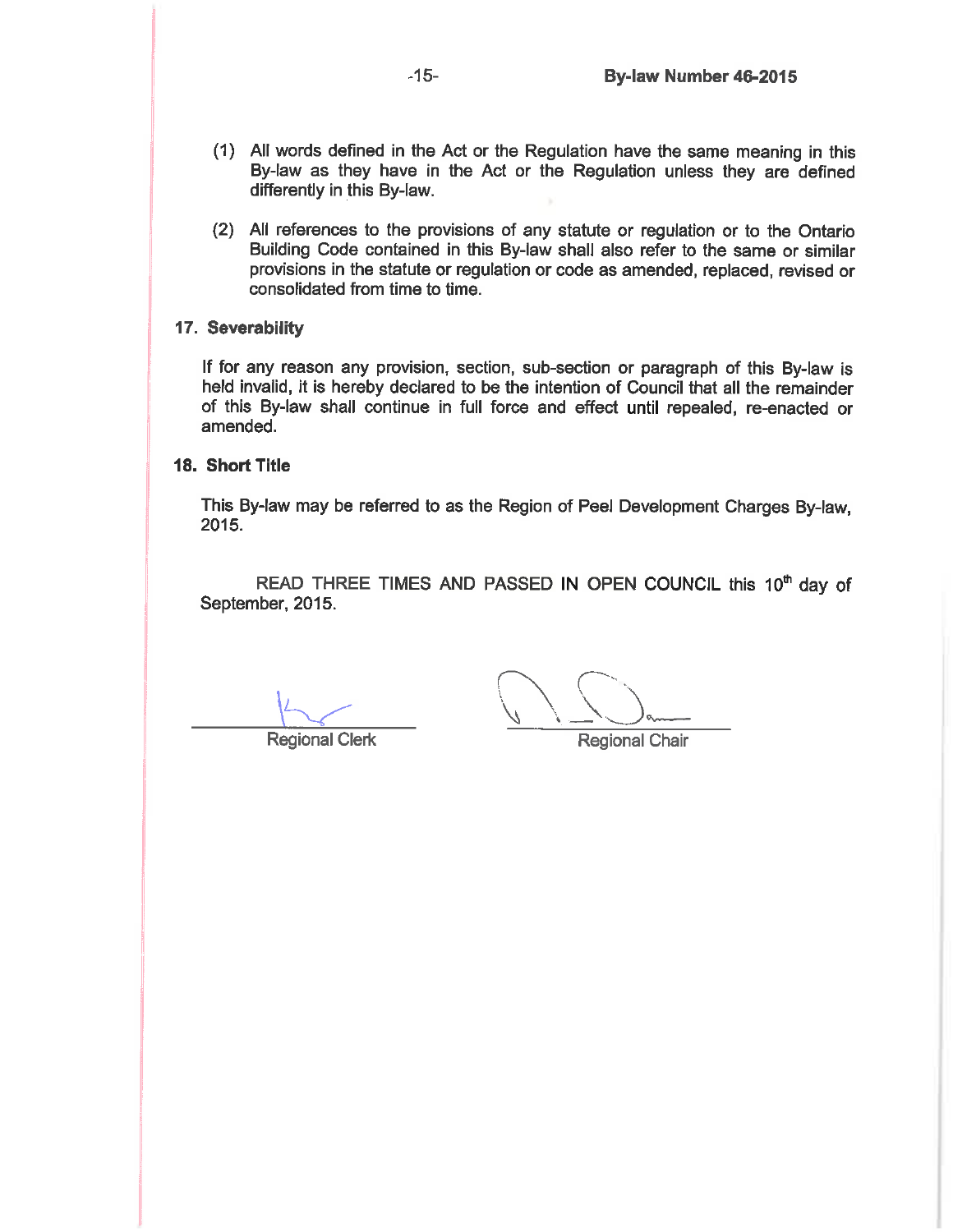## **Schedule A to By-law 46-2015 SCHEDULE A**

## **DEVELOPMENT CHARGE RATES – RESIDENTIAL EFFECTIVE OCTOBER 5, 2015\***

| <b>REGION OF PEEL</b><br><b>RESIDENTIAL DEVELOPMENT CHARGE RATES</b><br>(ALL UNITS IN \$ PER DWELLING UNIT) |                                                       |                                           |                                           |                                    |
|-------------------------------------------------------------------------------------------------------------|-------------------------------------------------------|-------------------------------------------|-------------------------------------------|------------------------------------|
| <b>PROGRAM</b>                                                                                              | <b>SINGLE</b><br>&<br><b>SEMI-</b><br><b>DETACHED</b> | <b>APARTMENT</b><br>$( > 750 \text{ sf})$ | <b>SMALL UNIT</b><br>$(<=750 \text{ sf})$ | <b>OTHER</b><br><b>RESIDENTIAL</b> |
| <b>WATER SUPPLY</b>                                                                                         | 24,887.00                                             | 15,232.00                                 | 10,075.00                                 | 20,389.00                          |
| <b>WASTE WATER</b>                                                                                          | 11,562.00                                             | 7,077.00                                  | 4,681.00                                  | 9,472.00                           |
| <b>REGIONAL ROADS</b>                                                                                       | 10,533.00                                             | 6,447.00                                  | 4,264.00                                  | 8,629.00                           |
| <b>SUB-TOTAL:</b>                                                                                           | 46,982.00                                             | 28,756.00                                 | 19,020.00                                 | 38,490.00                          |
|                                                                                                             |                                                       |                                           |                                           |                                    |
| <b>POLICE SERVICES - PRP</b>                                                                                | 461.00                                                | 282.00                                    | 187.00                                    | 378.00                             |
| <b>LONG TERM CARE</b>                                                                                       | 138.00                                                | 84.00                                     | 56.00                                     | 113.00                             |
| <b>TRANSHELP</b>                                                                                            | 4.00                                                  | 2.00                                      | 2.00                                      | 3.00                               |
| <b>SOCIAL HOUSING</b>                                                                                       | 618.00                                                | 378.00                                    | 250.00                                    | 506.00                             |
| <b>SHELTERS</b>                                                                                             | 90.00                                                 | 55.00                                     | 36.00                                     | 74.00                              |
| <b>PARAMEDICS</b>                                                                                           | 131.00                                                | 80.00                                     | 53.00                                     | 107.00                             |
| <b>GROWTH STUDIES</b>                                                                                       | 75.00                                                 | 46.00                                     | 30.00                                     | 61.00                              |
| <b>SUB-TOTAL:</b>                                                                                           | 1,517.00                                              | 927.00                                    | 614.00                                    | 1,242.00                           |
| <b>TOTAL</b>                                                                                                | 48,499.00                                             | 29,683.00                                 | 19,634.00                                 | 39,732.00                          |

| <b>TOWN OF CALEDON</b><br><b>RESIDENTIAL DEVELOPMENT CHARGE RATES</b><br>(ALL UNITS IN \$ PER DWELLING UNIT) |                                                       |                                  |                                           |                                    |
|--------------------------------------------------------------------------------------------------------------|-------------------------------------------------------|----------------------------------|-------------------------------------------|------------------------------------|
| <b>PROGRAM</b>                                                                                               | <b>SINGLE</b><br>&<br><b>SEMI-</b><br><b>DETACHED</b> | <b>APARTMENT</b><br>$($ >750 sf) | <b>SMALL UNIT</b><br>$(<=750 \text{ sf})$ | <b>OTHER</b><br><b>RESIDENTIAL</b> |
| <b>RATE WITHOUT PRP</b>                                                                                      | 48,038.00                                             | 29,401.00                        | 19,447.00                                 | 39,354.00                          |
| POLICE - O.P.P.                                                                                              | 0.00                                                  | 0.00                             | 0.00                                      | 0.00                               |
| <b>TOTAL</b>                                                                                                 | 48,038.00                                             | 29,401.00                        | 19,447.00                                 | 39,354.00                          |

 $^*$  ALL RATES SUBJECT TO BI-ANNUAL INDEXING ON FEBRUARY 1 $^{\mathrm{ST}}$  AND AUGUST 1 $^{\mathrm{ST}}$  OF EACH YEAR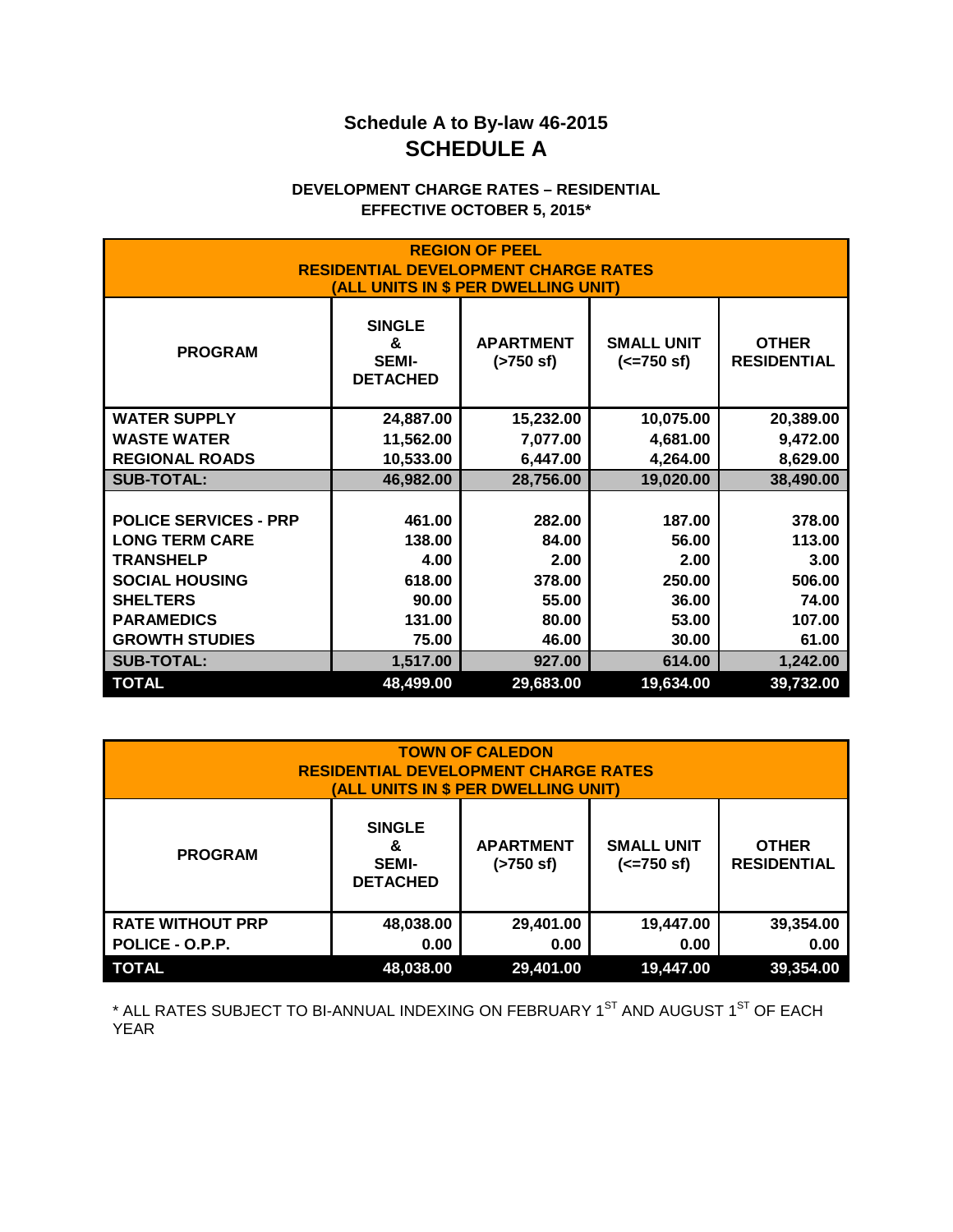# **Schedule B(1) to By-law 46-2015 SCHEDULE B(1)**

## **DEVELOPMENT CHARGE RATES – INDUSTRIAL EFFECTIVE OCTOBER 5, 2015\***

| <b>REGION OF PEEL</b><br><b>DEVELOPMENT CHARGE RATES</b><br><b>INDUSTRIAL</b> |                                                         |  |
|-------------------------------------------------------------------------------|---------------------------------------------------------|--|
| <b>PROGRAM</b>                                                                | <b>DEVELOPMENT</b><br>CHARGE $(\$$ per m <sup>2</sup> ) |  |
| <b>WATER SUPPLY</b>                                                           | 74.91                                                   |  |
| <b>WASTE WATER</b>                                                            | 35.65                                                   |  |
| <b>REGIONAL ROADS</b>                                                         | 21.81                                                   |  |
| <b>SUB-TOTAL:</b>                                                             | 132.37                                                  |  |
|                                                                               |                                                         |  |
| <b>POLICE SERVICES - PRP</b>                                                  | 1.32                                                    |  |
| <b>GROWTH STUDIES</b>                                                         | 0.37                                                    |  |
| <b>SUB-TOTAL:</b>                                                             | 1.69                                                    |  |
| TOTAL                                                                         | 134.06                                                  |  |

| <b>TOWN OF CALEDON</b><br><b>DEVELOPMENT CHARGE RATES</b><br><b>INDUSTRIAL</b> |                                           |
|--------------------------------------------------------------------------------|-------------------------------------------|
| <b>PROGRAM</b>                                                                 | <b>DEVELOPMENT</b><br>CHARGE $($ per m2)$ |
| <b>RATE WITHOUT PRP</b>                                                        | 132.74                                    |
| POLICE - O.P.P.                                                                | 0.00                                      |
| ΤΟΤΑL                                                                          | 132.74                                    |

\* ALL RATES SUBJECT TO BI-ANNUAL INDEXING ON FEBRUARY 1 $^{\rm ST}$  AND AUGUST 1 $^{\rm ST}$  OF EACH YEAR